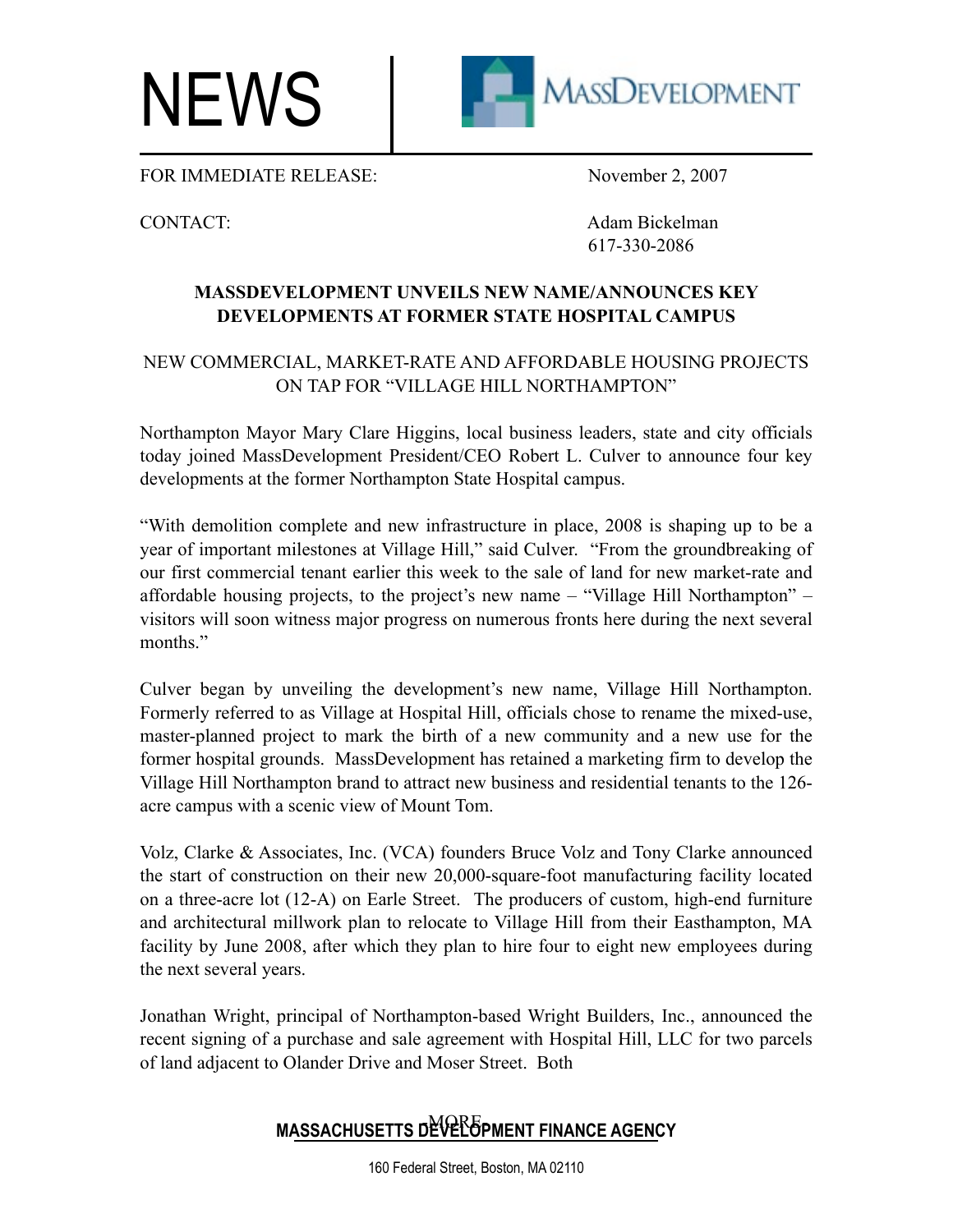roads are currently under construction. Wright Builders will begin construction on 11 single family homes, built in the Victorian and Craftsman styles, and a 12-unit Craftsman style row house complex during the first quarter of 2008.

Finally, The Community Builders, Inc. (TCB) announced that it will begin the second phase of mixed-income housing development, located in six buildings on Village Hill Road, Moser Street and Musante Drive. TCB recently acquired three parcels from Hospital Hill, LLC to construct 40 new townhouse and apartment units for families and individuals with a range of incomes. TCB plans to begin construction on the new affordable housing units in spring 2008.

"Volz Clarke, TCB and Wright Builders are known across the country for the quality of their work, so I'm pleased they're bringing their unique talents to the City of Northampton," said Mayor Higgins. "I look forward to seeing this terrific project continue to take shape as businesses, jobs and quality mixed-income housing is established in this new village in Northampton."

At its operational peak, Northampton State Hospital (NSH) employed nearly 800 workers and housed 2,500 patients on its rural campus. The state closed the facility in 1993 and the site's 70 buildings sat vacant for nearly a decade. In 1999, the City of Northampton approved a redevelopment master plan submitted by MassDevelopment, the state's finance and development authority, and The Community Builders (TCB), the largest nonprofit urban housing developer in the country.

Today, the site is evolving into **Village Hill Northampton**, a master-planned community based on New Urbanist principles, and combining commercial, industrial and residential uses to support regional job creation and business development. When finished, Village Hill will feature commercial, mixed use and open space. MassDevelopment officials estimate that at full build-out, Village Hill will support the creation or retention of 400 to 800 regional jobs. MassDevelopment will begin infrastructure construction to support the remaining commercial lots on the south campus in spring 2008.

**MassDevelopment**, the state's finance and development authority, works with businesses, financial institutions and local officials to stimulate economic growth across the Commonwealth. From FY 2004 through FY 2007, MassDevelopment financed or managed 796 projects statewide representing the investment of more than \$6.5 billion in the Massachusetts economy. These projects are supporting the creation of 6,793 new housing units and over 39,000 jobs: 16,396 permanent and 22,619 construction-related.